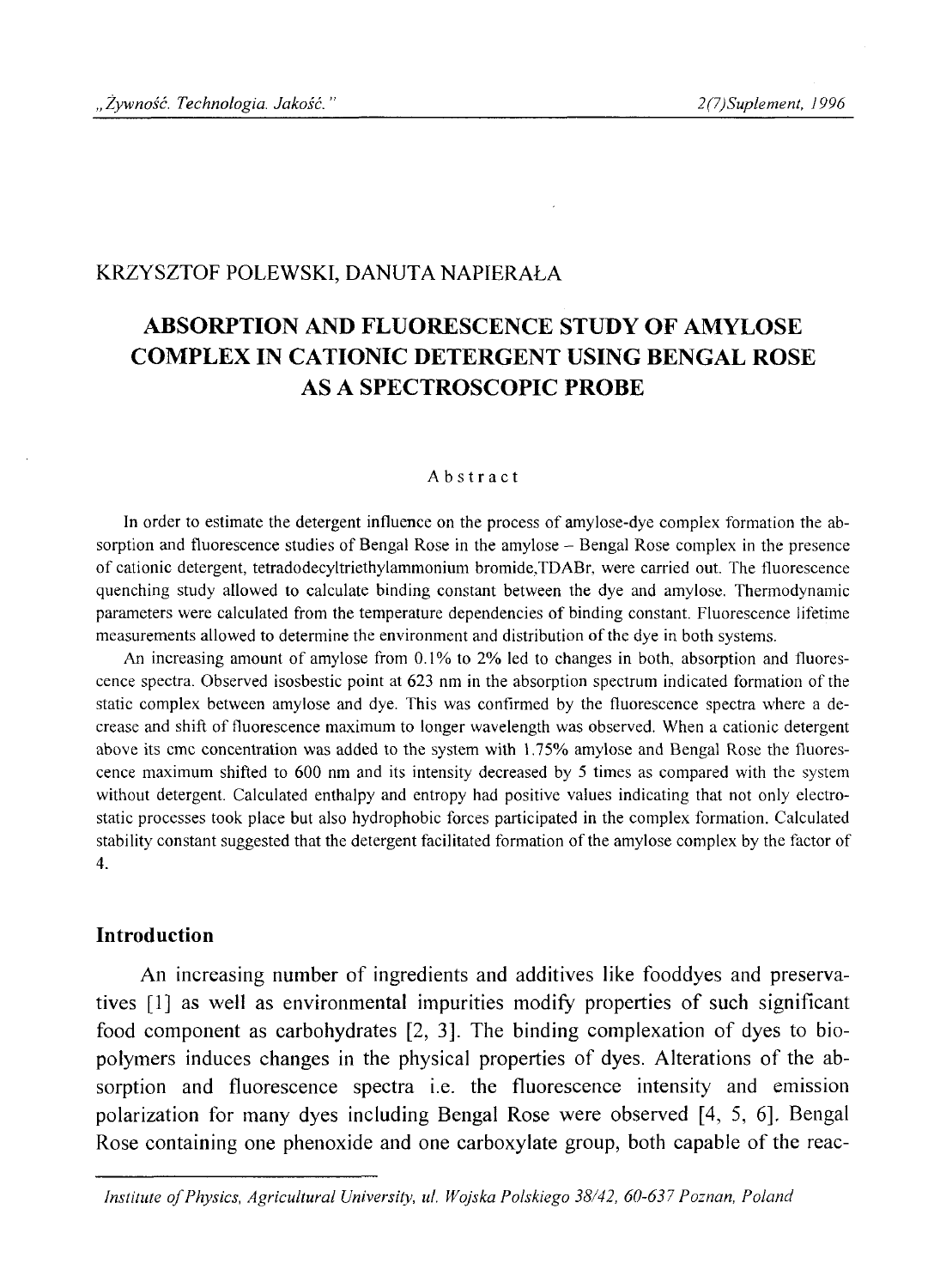tion with amylose and/or detergent may readily form complexes serving simultaneously as a probe for the dye environment. Amylose and its derivatives can form complexes with a variety of substrates. It has been found that the major factor in such case is due to the substrate hydrophobicity and solvent polarity [7, 8, 9]. The study indicated that hydrogen bonding between host and guest also influenced the stabilization of the helical form of amylose and determined its reactivity with substrates. The interactions also involved complexed molecule located within or on the helical surface of amylose [10], In this paper, modification of amylose due to properties complexation by detergent and thermodynamic properties of such complexes were studied using spectroscopic methods.

### **Materials and methods**

The following chemicals were used: Potato amylose from POCH Gliwice (Poland) with  $DP = 120$ , as measured by light scattering experiment.

Bengal Rose from SIGMA dissolved in water in the concentration of  $1 \cdot 10^{-4}$  M as a stock solution. The dye was recrystallized from methanol before used.

Tetradodecyltriethylammonium bromide TDA-Br detergent from SIGMA. The 28 mM stock solution in water was diluted as requested.

### *Aqueous samples for absorption and emission studies*

Amylose solutions (0.1% to 2%) were prepared by digestion of amylose in water at 80°C for 10 minutes then cooled to room temperature. A required amount of detergent and dye was added to them keeping the total volume of the sample of 1 ml. Prepared samples were measured directly after blending then stored at dark at room temperature for further measurements.

### *Spectral measurements*

The absorption spectra of Bengal Rose were measured using HP4 Photodiode Array Spectrophotometer Hewllet-Packard with the 2 nm resolution.

The fluorescence spectra and fluorescence lifetimes of Bengal Rose and UVCD spectra of amylose were taken using UVCD instrument at National Synchrotron Light Source at Brookhaven National Laboratory, at port U9B [11],

### **Results**

# *Aqueous absorption and emission spectra o f Bengal Rose with amylose*

Increasing concentration of amylose, from 0.1% to 1% or, from  $5 \cdot 10^{-5}$  to  $1 \cdot 10^{-3}$  M. in the presence of  $2.5 \cdot 10^{-6}$  M Bengal Rose in aqueous solution led to changes in ab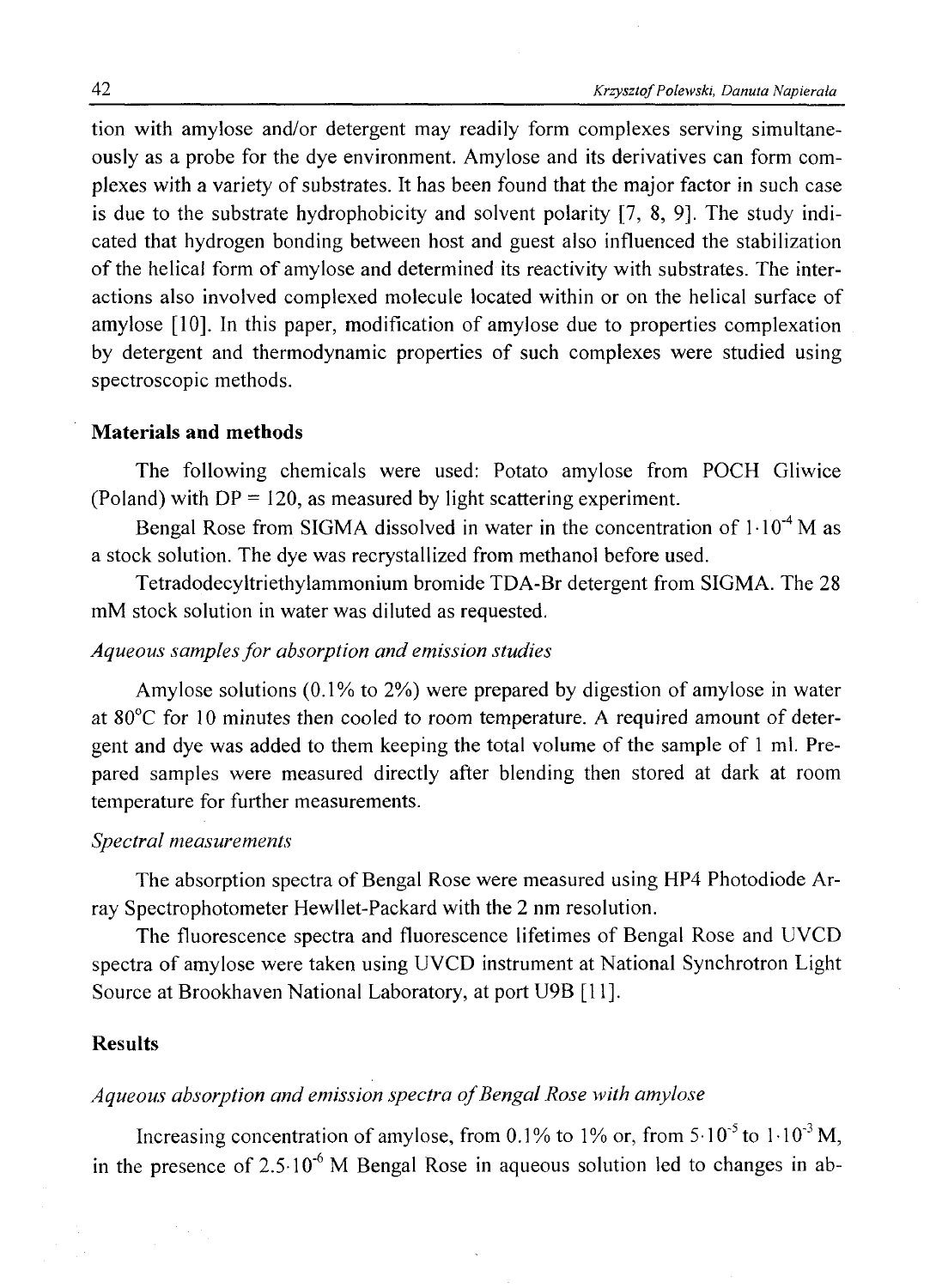sorption and emission spectra. The 549 nm band in the absorption spectrum of Bengal Rose decreased and simultaneously shifted to a longer wavelength. For 1% amylose the peak was located at 554 nm as compared with 548 nm in an aqueous solution. The shoulder located at 514 nm was shifted to 520 nm. The apparent isosbestic point at 623 nm corresponded to the complex formation between amylose and Bengal Rose. The ratio of the absorption intensities at  $\lambda_{550}$  and  $\lambda_{514}$  reached 3, pointing to the monomeric form of the dye in that complex.

The aqueous fluorescence spectra of Bengal Rose with increasing concentration of amylose showed a decrease of fluorescence intensity at maximum and a shift of the maximum to a longer wavelength. For 1% amylose the maximum was at 576 nm compared to 570 nm in water. Decreasing fluorescence intensity reflected a static quenching resulting from the formation of the amylose-Bengal Rose complex, whereas the spectral shift suggested that a part of dye molecules was located in the environment of the dielectric constant lower than for water.



Fig. 1. Absorption spectra of 2.5 10<sup>-6</sup> M Bengal Rose in 14 mM detergent, TDABr, versus increasing concentration of amylose. The concentration of amylose is given in the legend.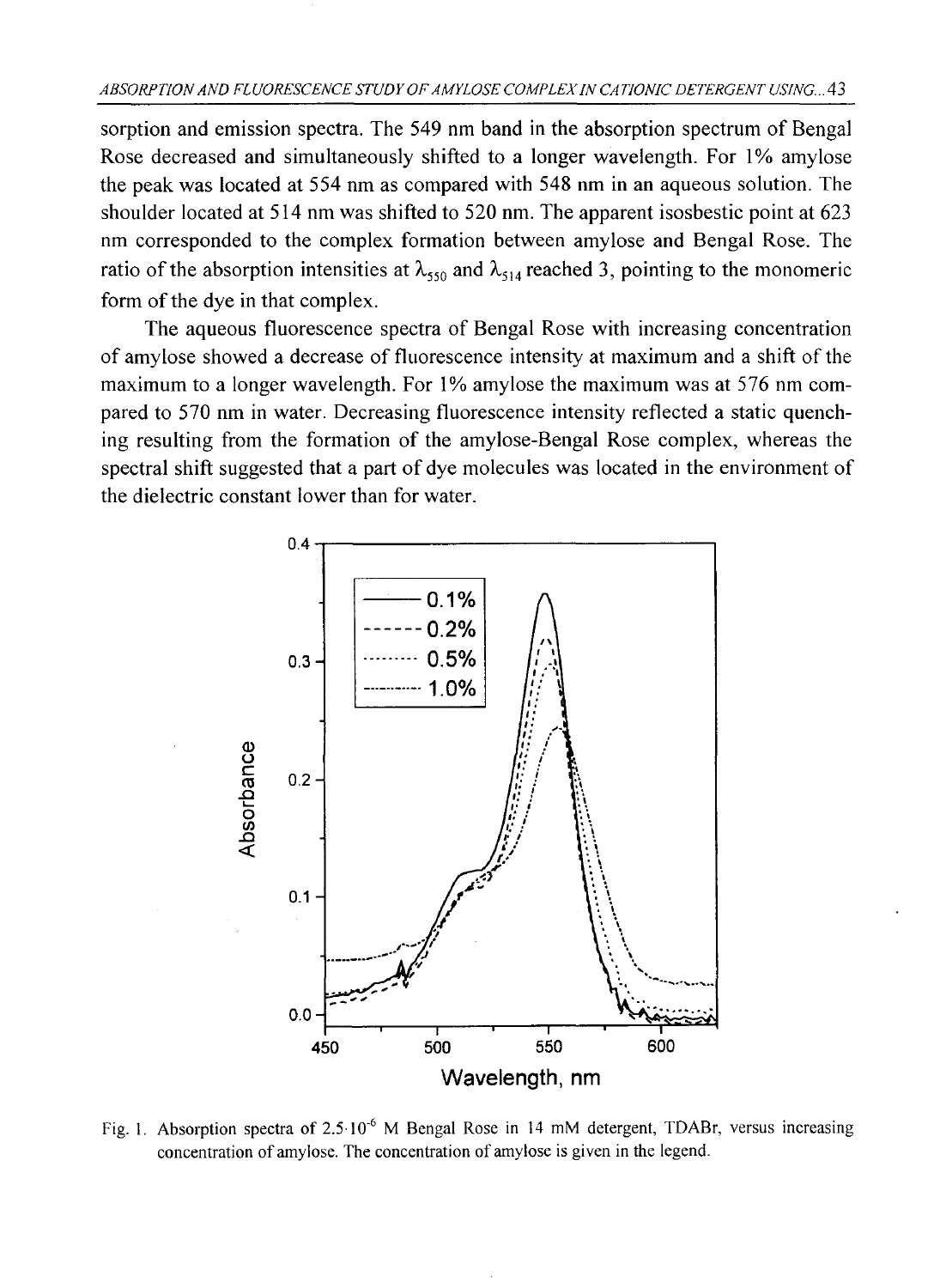

Fig. 2. Fluorescence spectra of 2.5-10<sup>-6</sup> M Bengal Rose with 1% amylose at changing detergent, TDABr, concentration, given in the legend,  $l_{ex} = 500$  nm.

#### *Absorption and fluorescence spectra o f Bengal Rose with amylose and TDABr*

The absorption and fluorescence spectra of Bengal Rose in the system containing 1.75% amylose, 21 O'6 M Bengal Rose and TDA-Br cationic detergent at the concentration changing from 0.7  $\mu$ M to 0.7 mM are given in Figures 1 and 2. An increasing amount of detergent moved the absorption peak from 548 nm to a longer wavelength and decreased its intensity. These changes were observed only when the concentration of detergent in the system reached 0.1 mM, i.e. when the detergent concentration reached its critical micelle concentration. The fluorescence spectra of Bengal Rose were also altered. Up to 0.1 mM the increasing amount of TDA-Br quenched the fluorescence at 575 nm. Higher detergent concentration dramatically changed the emission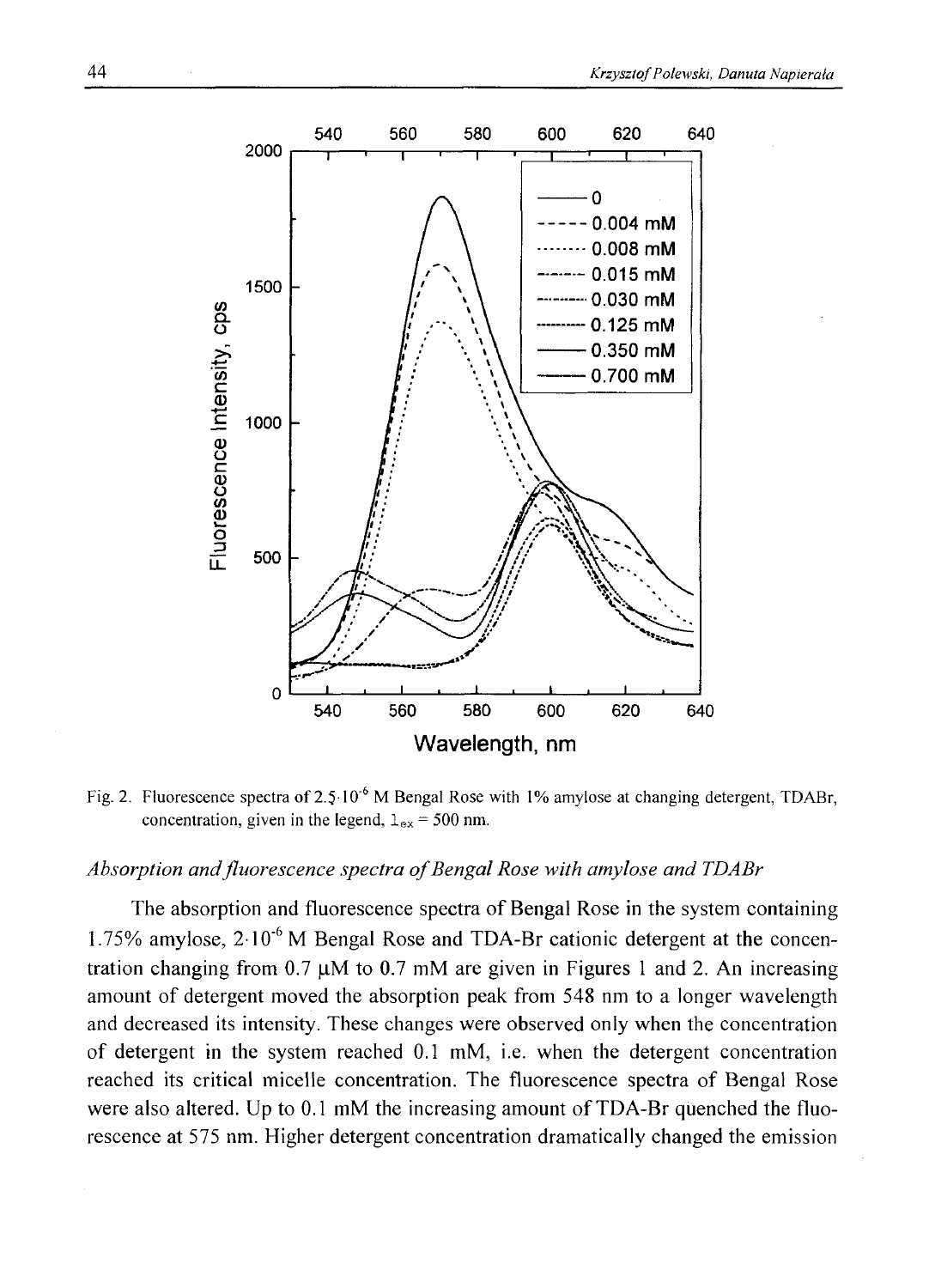spectrum of Bengal Rose. The maximum emission was shifted to 600 nm and another peak at 550 nm appeared, the fluorescence intensity decreased by five times as compared with the system without detergent. Color of the solution changed from reddish to light-pink. Such behavior might point to at least two physical processes. The first of them could be the static quenching process of the Bengal Rose emission by amylose and detergent and the second, one could deal with the formation of dimers of Bengal Rose molecules which were incorporated into micelles.

### *Thermodynamic and kinetic results*

Disappearance of the color of the solution as well as observed quenching of the Bengal Rose fluorescence during the complex formation provided spectroscopic determination of the stability constant of such complex  $k_s$ . At the ratio of BR/Am higher than 1:20, i.e. with an excess of amylose, we might assume that the host to guest ratio in the complex was 1:1 and for absorbance measurements  $k_s$  was given by

$$
k_s = [A-RB]/[A] \cdot [RB] \tag{1}
$$

where:  $[A]=[A]_0$  -  $[A-RB]$ ;  $[RB] = [RB]_0$  -  $[A-RB]$ ;  $[A-RB]$  – the concentration of the amylose-Bengal Rose complex.

In case of fluorescence measurements we used Stern-Volmer equation to determine that quenching constant, and  $k_q$  was given by

$$
F_0/F = 1 - k_q \cdot [Q] \tag{2}
$$

where:  $F_0$  and F were intensities of the Bengal Rose fluorescence without and with quencher, respectively; [Q] - was the quencher concentration.

Using the fitting program we could obtain the binding constant for both methods. The calculated values were 2460  $M<sup>-1</sup>$  and 10100  $M<sup>-1</sup>$  for amylose with Bengal Rose and, for amylose with the Bengal Rose - detergent system, respectively.

In order to calculate thermodynamic parameters of the above systems the fluorescence measurements were carried out at 10°C, 23°C and 40°C. The calculated values for the free energy,  $\Delta G^{\circ}$ , enthalpy,  $\Delta H^{\circ}$ , and entropy,  $\Delta S^{\circ}$ , are presented in Table 1.

The enthalpy of the process was calculated from the slope of the van't Hoff plot. Both enthalpy and entropy had positive values.

### *Fluorescence lifetime measurements*

In order to determine the location and distribution of the dye in that heterogeneous system the fluorescence lifetime measurements were applied. The fluorescence lifetime of Bengal Rose in different systems is given in Table 2. Bengal Rose in water had only one short lifetime at 90 ps. In 1% amylose solution with the ratio of BR/A up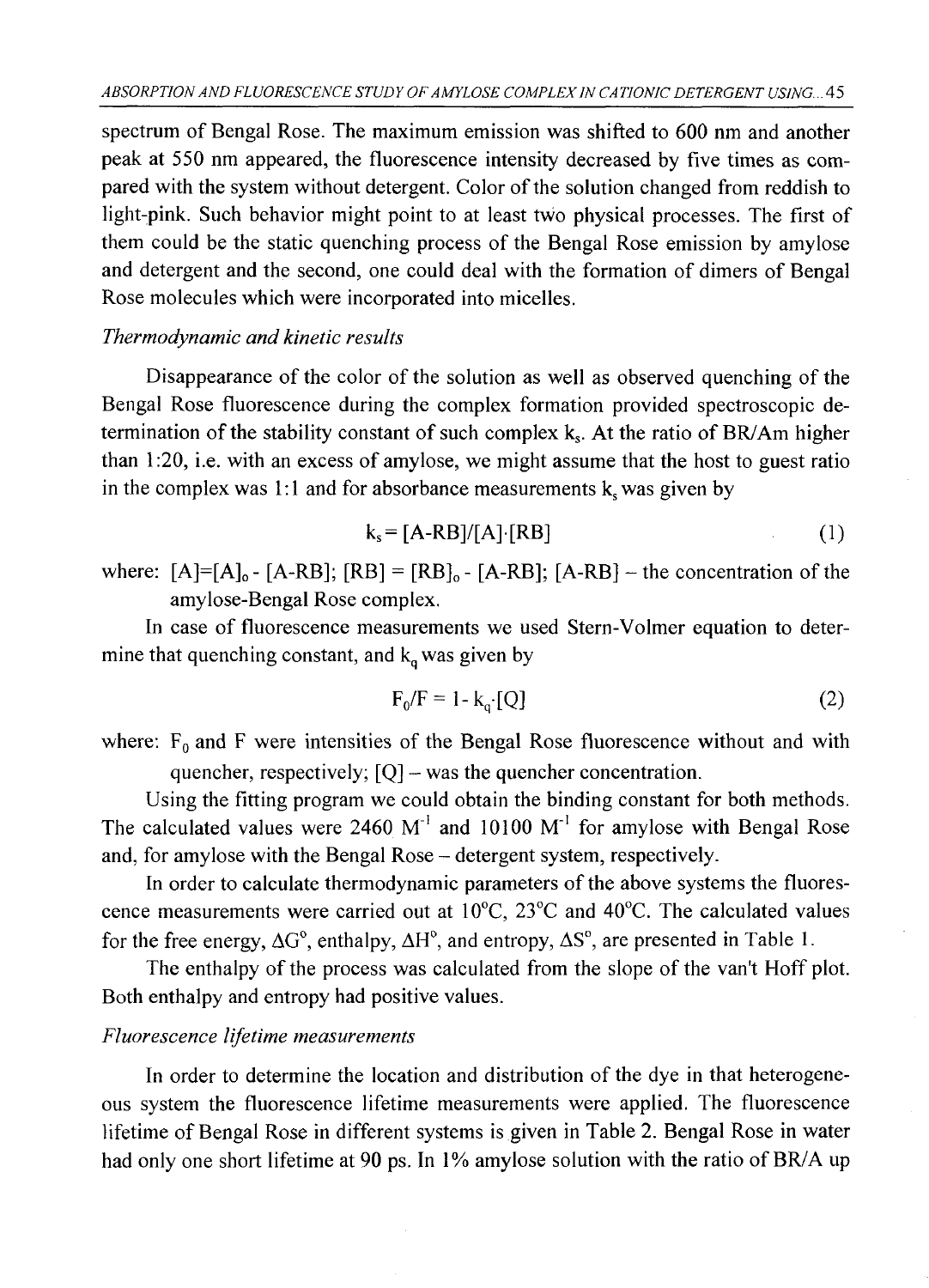to 1:222 two components were observed. The first, shorter, with 110 ps indicated that the environment of the dye changed to less polar, and the second, the long one, with lifetime of 3.6 ns but contributing only in 10% to the total decay was characteristic for Bengal Rose in the micellar environment. When the concentration of detergent added exceeded 0.1 mM a 3.6 ns component became the major contribution to the observed decay. Third component appearing at 1.7 ns, indicated a lower dielectric constant of the medium and it was observed as a major component when the detergent in that system was below its cmc.

#### Table 1

Thermodynamic parameters for the complex formation of amylose with detergent and Bengal Rose as calculated from the fluorescence data.

| Temp.<br>$^{\circ}C$ | Binding const      | $\Delta G^{\circ}$    | $\Delta H^{\circ}$     | $\Delta S^{\circ}$                      |
|----------------------|--------------------|-----------------------|------------------------|-----------------------------------------|
|                      | $mol^{-1}·10^{-4}$ | $kJ \text{ mol}^{-1}$ | $kJ$ mol <sup>-1</sup> | $J$ deg <sup>-1</sup> mol <sup>-1</sup> |
|                      | 0.34               |                       |                        |                                         |
| 23                   |                    | $-22$                 | 48.3                   | 92.3                                    |
|                      |                    |                       |                        |                                         |

Table 2

Fluorescence lifetimes of Bengal Rose in different systems

|                             | lifetime 1 |          | lifetime 2 |          | lifetime 3 |          |
|-----------------------------|------------|----------|------------|----------|------------|----------|
|                             | ps         | $\alpha$ | ns         | $\alpha$ | ns         | $\alpha$ |
| BR in water                 | 83         |          |            |          |            |          |
| $BR +$ amylose <sup>a</sup> | 110        | 0.95     |            |          | 3.6        | 0.1      |
| $BR + am + det^b$           | 83         | 0.49     |            |          | 1.7        | 0.51     |
| $BR + am + detc$            | 88         | 0.03     | 1.7        | 0.11     | 3.7        | 0.88     |
| $BR + det^b$                | 86         | 0.96     |            |          | 3.7        | 0.04     |
| $BR + detc$                 | 85         | 0.81     | 0.49       | 0.19     |            |          |

 $\overline{\phantom{a}}$  for amylose concentration from 0.1% to 2%.

b bellow cmc of detergent,

 $c$  above cmc of detergent.

# *Detergent concentration study*

As indicated by the data in Table 2 it was obvious that the presence of amylose changed the micellization process of the dye. In order to confirm that amylose influ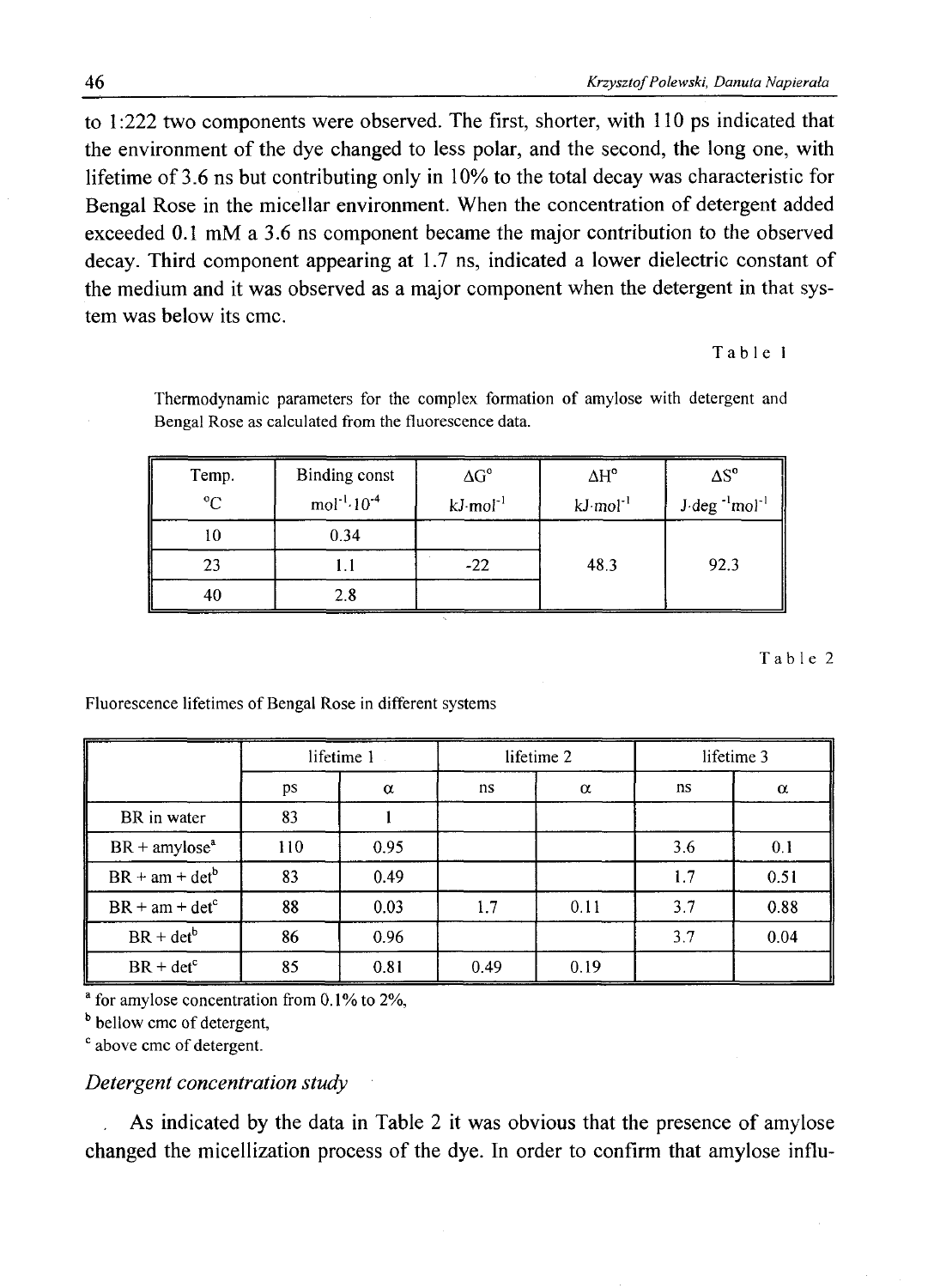enced the detergent cmc the experiments with and without amylose in the system were carried out. The results are presented in Fig. 3. It is clear from this Figure that the presence of amylose in the detergent solution decreased its cmc by more than one order of magnitude from original 1.4 mM to 8 mM. In that case we might suggest that amylose served as a condensation center for micelization what pointed to more dye molecules located in the micellar environment.



Fig. 3. Fluorescence intensity of  $2.10^{-6}$  M Bengal Rose without and with 1% amylose versus detergent concentration

### **Discussion**

In the present study the influence of the cationic detergent on the complexation process between amylose and dye was studied. Our previous papers [8, 9, 12] showed that Bengal Rose and amylose chain either formed an inclusion complex or adsorbed on the amylose surface. When cationic detergent was added further changes in the system were observed. Absorbance and fluorescence study showed generally decreasing trend with increasing concentration of amylose and detergent. Additionally, a red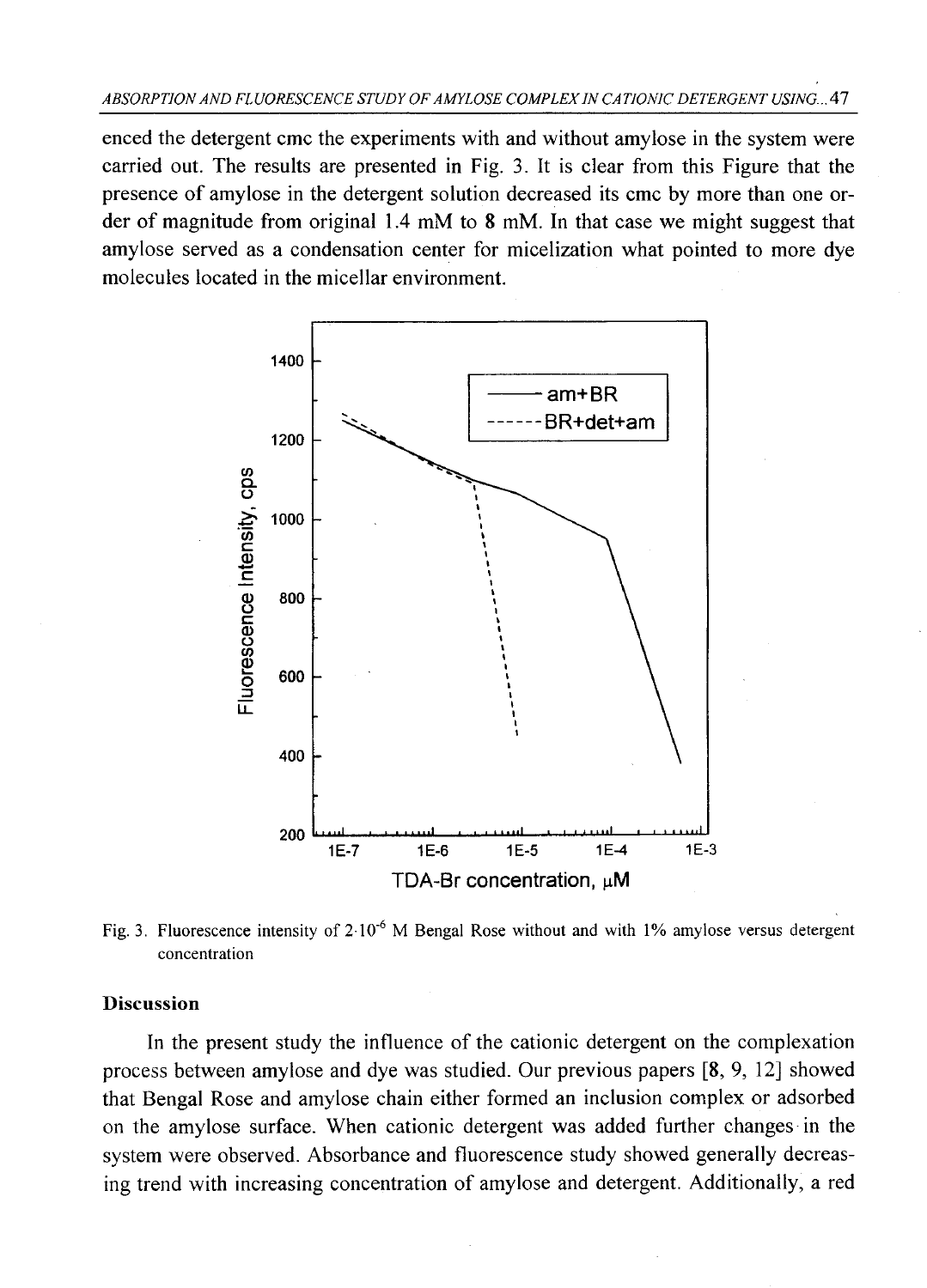shift relative to aqueous system occured. All those changes delivered a strong evidence for the complex formation. The stability constant for the amylose-Bengal Rose complex formation,  $k_a$  was 2460 M<sup>-1</sup>. In the presence of detergent the stability constant was  $10100 \text{ m}^{-1}$ . It means, that detergent facilitated the complex formation by the factor of 4. The influence of the detergents on the amylose behavior followed a general mechanism where the formation of inclusion complexes involved hydrocarbons [13]. This fact might have serious implications if we assumed that any other detergent-like hydrocarbons which interacted with carbohydrates might increase the ligand uptake like heavy-ion metals or other pollutants.

Whereas a liner Stern-Volmer plot generally indicated an equivalent accessibility of all species of fluorophores present in particular system to the quencher, the exact mode of quenching it is not always clear. In that case contributions from both static and dynamic quenching should be considered. Temperature study was performed to distinguish between two possible quenching. The temperature increase in the range from 10 to 40°C in both cases was paralleled by the S-V quenching constant increase. It suggested a dynamic quenching resulting from increased collisional deactivation. Fluorescence lifetime measurements appeared to be a sensitive tool in resolving the exact contribution of dynamic component. The plot of preexponential factors or the lifetime ratio versus the amylose concentration should give a slope equal to kq, kd and ks quenching constants. Calculated dynamic part was about 20% in both cases and the static part contributed largely to the overall quenching process. Results of this study confirmed the contribution from the static quenching.



Fig. 4. Schematic representation of the micellization process under absence and presence of amylose.

Detergent concentration study showed that the cationic detergent facilitated formation of the amylose-Bengal Rose complex. Additionally, we might rationalize this process in terms of the detergent induced additional micelisation of the system, i.e. the amylose helix served as a chain around of which the miceles were formed. Such bind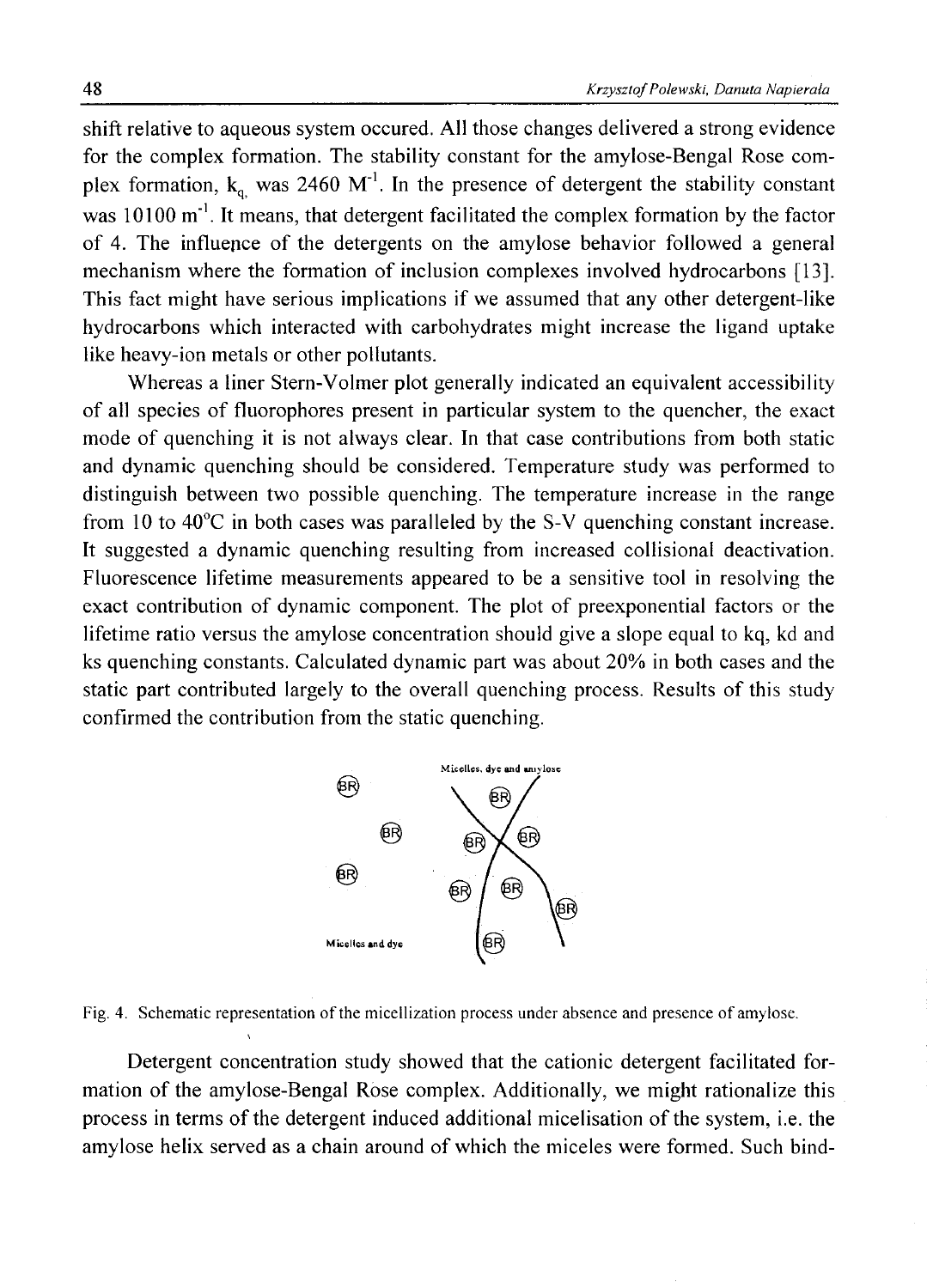ing in solution might be considered as a consequence of the rigidity loss of the amy**lose molecules caused by the detergent (see Fig. 4).**

**These considerations are also supported by thermodynamic parameters given in Table 2. Positive enthalpy value indicated that the hydrogen bonding appeared to be** unfavorable and the positive entropy effect indicated the formation of a hydrophobic bond in the system. This might be attributed to the release of the hydrated water mole**cules from amylose upon binding. Thermodynamic data indicated that the driving force for the dye complexation to amylose in aqueous and micelar solution were electrostatic as well as hydrophobic.**

### **Acknowledgment**

**This work was supported from KBN grant 5 P06G 054 08**

#### **REFERENCES**

- [1] Heijnen M.L., van Amelsvoort J.M., Weststrate J.A.: Eur. J. Clin. Nutr., 49, 1995, 446-57.
- [2] W ulff G., Kubik S.: Carbohydr. Res., **237,** 1992, 1-10.
- [3] Tezuka Y.: Biopolymers, **34,** 1994, 1477-81.
- [4] Neckers D.C.: J. Photochem. Photobiol., Ser. A, **47,** 1989, 1-29.
- [5] Rodgers M.A.: J. Chem. Phys. Letters, **76,** 1981, 509-514.
- [6] Rodgers M.A.: J. Phys. Chem., **85,** 1981, 3372-3374.
- [7] Hui Y., Gai Y.: Makromol. Chem., 189, 1988, 1281-1294.
- [8] Polewski K., Maciejewska W.: Carbohyd. Res., **226,** 1991, 179-183.
- [9] Maciejewska W., Polewski K., Wyspiańska-Grunwald M.: Carbohyd. Res., **246,** 1993, 243-251.
- [10] Jiang **X.K.,** Li X.Y., Huang B.Z.: Proc. Indian Acad. Sci. (Chem. Sci.), **98,** 1987, 423-429.
- [11] Polewski K., Kramer S.L., Kolber Z.S., Trunk J.G., Monteleone D.C., Sutherland J.C.: Rev. Sci. Instrum., **65,** 1994, 2562-2567.
- [12] Polewski K., Maciejewska W.: Carbohyd. Res., 246, 1993, 253-265.
- [13] Bulpin P.V., Cutler N.A., Lips A.: Macromolecules, **20,** 1987, 44-49.

### **POMIARY ABSORPCJI I FLUORESCENCJI KOMPLEKSÓW AMYLOZY W DETERGENCIE KATIONOWYM UŻYWAJĄC RÓŻU BENGALSKIEGO JAKO SONDY FLUORESCENCYJNEJ**

#### Streszczenie

W celu określenia wpływu detergentów na proces powstawania kompleksu amyloza-barwnik przeprowadzono pomiary absorpcji oraz fluorescencji różu bengalskiego w obecności kationowego detergenta bromku tetradodecyltriethyloammoniowego, TDABr. Pomiary wygaszania fluorescencji różu bengalskiego pozwoliły wyznaczyć stałą tworzenia kompleksu między barwnikiem a amylozą. Parametry termodynamiczne obliczono z temperaturowych zależności stałych tworzenia kompleksu. Pomiary czasów życia fluorescencji pozwoliły na określenie środowiska oraz rozkładu barwnika w badanym układzie.